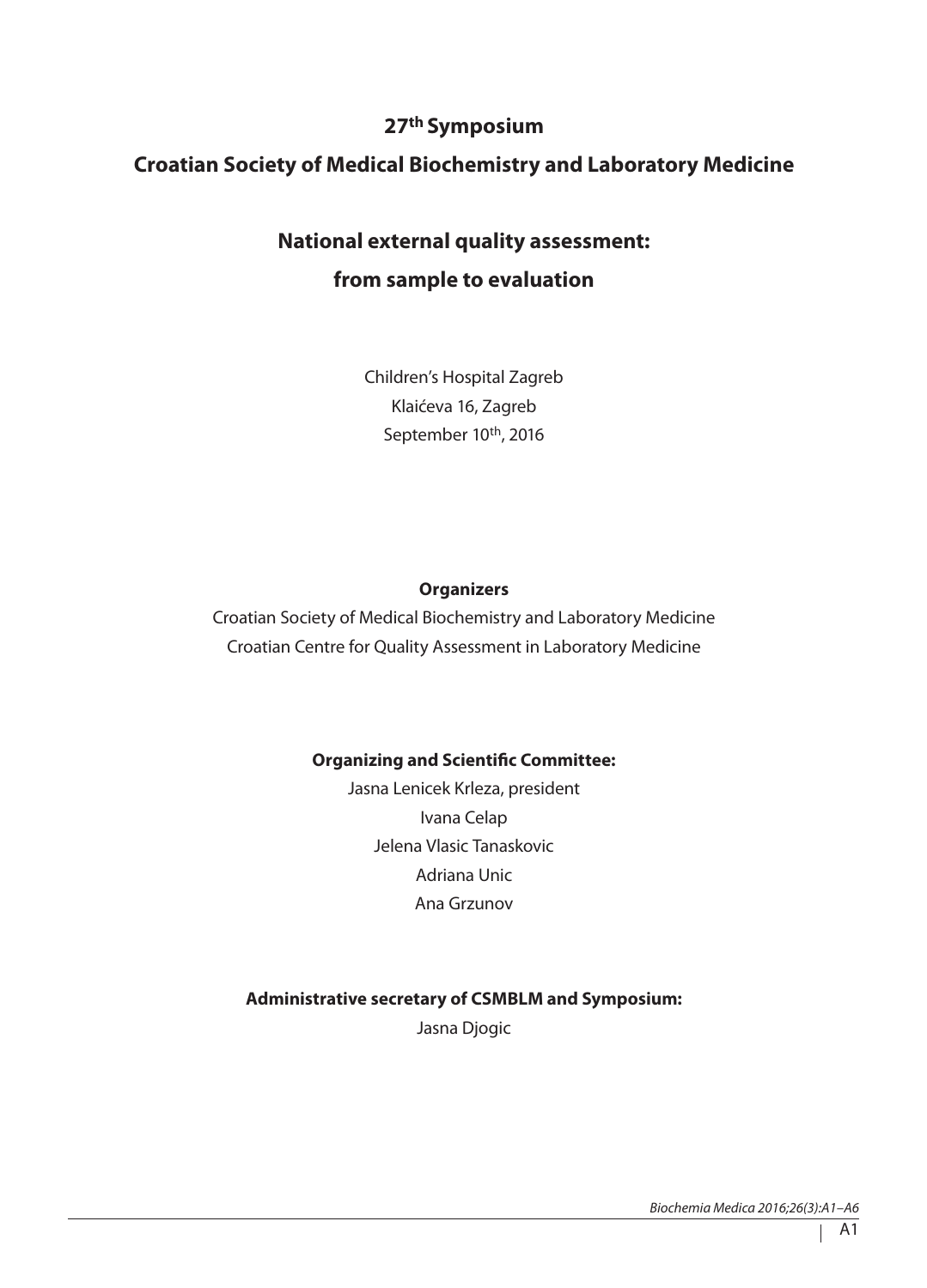## **CROQALM today**

#### Jasna Lenicek Krleza

Croatian Centre for Quality Assessment in Laboratory Medicine, Zagreb, Croatia Children's Hospital Zagreb, Zagreb, Croatia

The first records on external quality assessment in Croatia date to the 1950s. Since 1973, it has been conducted continuously under the auspices of the Croatian Society of Medical Biochemistry and Laboratory Medicine (CSMBLM).

In 2012, with the new CSMBLM's statute, the Croatian Centre for Quality Assessment in Laboratory Medicine (CROQALM) was established which provides external quality assessment in laboratory medicine for Croatian medical laboratories three times per year. According to the decision of the Croatian Chamber of Medical Biochemists (CCMB) from 2013, participation to the national EQA program is mandatory for all medical laboratories in Croatia, with all tests they perform and are offered in CRO-QALM schemes. Results from CROQALM are a major part in CCMB professional supervision of Croatian medical laboratories. In the same year, CROQALM defined new activities in terms of improvement and compliance with international requirements for the implementation of external quality control which are adapted to national regulations.

After two years of work in detecting week pointsand areas for improvement, the rules of registration, financial strategy, definition of analytes and modules in CROQALM scheme as well as a strategic plan for further activities were established. For this purpose, in addition to responsibility for individual modules, CROQALM members are organized into working groups to improve the quality and prepare commutable quality control samples, as well as results processing (allowable limits of performance and assessment), participant's education and at last, information update through the website. The most important and current activities are presented in the Symposium lectures.

Today (2016), Croatia has 194 registered medical laboratories. CROQALM team gathers fourteen members on voluntary basis, and has a quality assessment program for 150 different analytes grouped into 10 modules. Preanalytical and postanalytical phase modules are included. External quality assessment of medical laboratories is preformed using a web interface with software support for the evaluation of quality in laboratory medicine - inlab2\*QALM. All information about CROQALM can be found on the new website (http://croqalm.hdmblm.hr/index.php/hr/).

**Corresponding author**: jlenicek@gmail.com

#### **Ideal sample characteristics for external quality assessment**

Jelena Vlasic Tanaskovic

Croatian Centre for Quality Assessment in Laboratory Medicine, Zagreb, Croatia

Department of Laboratory Diagnostics, General Hospital Pula, Pula, Croatia

Evaluation capability of any external quality assessment (EQA) scheme for clinical laboratories is highly dependent on the characteristics of the sample distributed to participants. The ideal sample should mimic the actual patient sample and the results obtained should be considered as patient's results released from laboratory. However, EQA samples need additional characteristics in order to be distributed to numerous laboratories whose performance needs to be evaluated. They need to be stable enough through storage, transportation and distribution, homogenous across all aliquots produced, inexpensive enough to be easily affordable to participants, include clinically relevant concentration ranges and be available in sufficient volume. It is hard to achieve all of these goals in one sample and commutability with clinical samples is often discordant with some of the mentioned characteristics (e.g. clinical relevant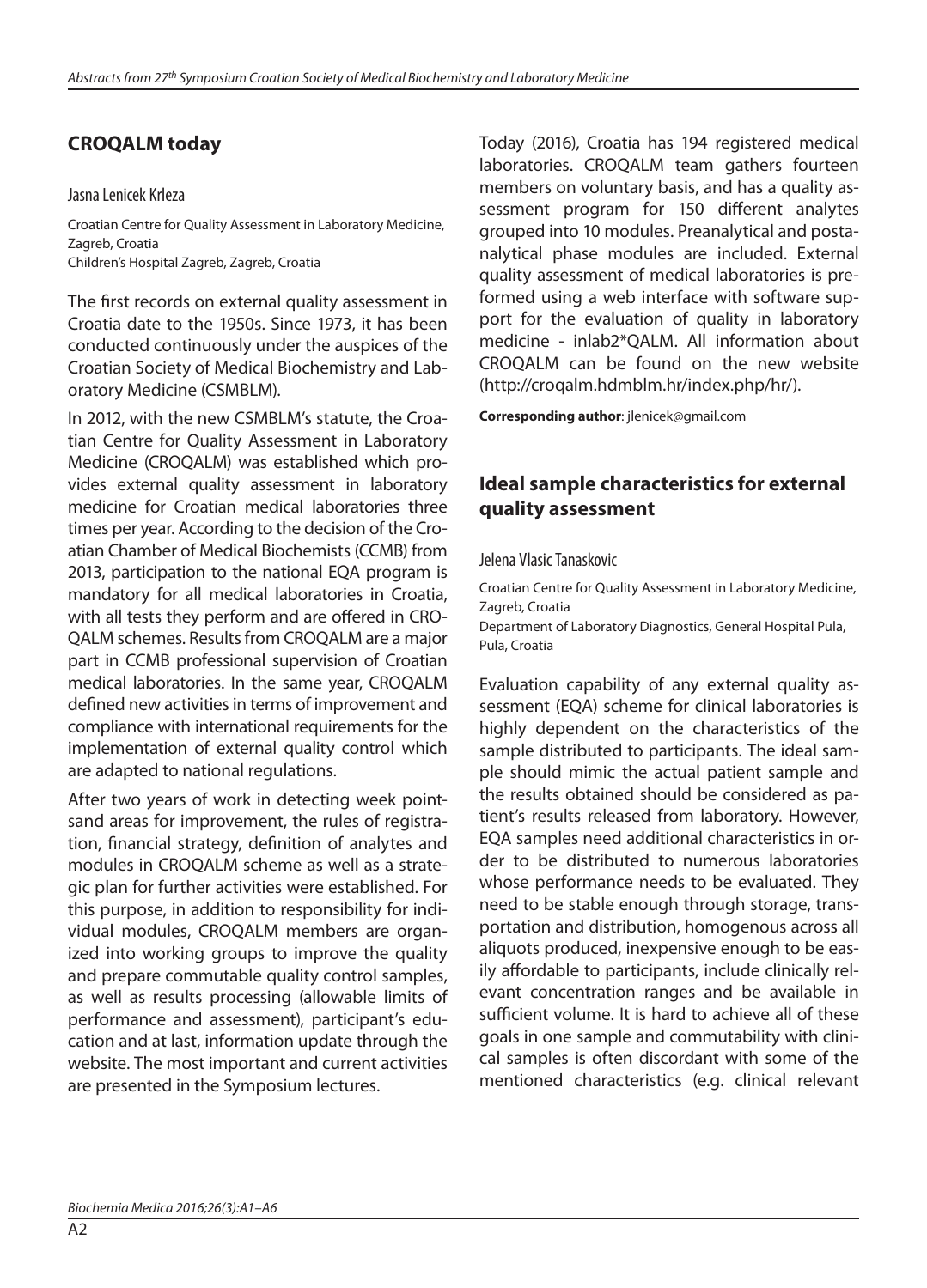concentration range, sample volume, stability). On the other hand, commutability is one of the most important sample characteristic that defines the scheme design, target value choice and further interpretation of laboratories' results.

Commutability of a control sample can be defined as the equivalence of the mathematical relationship between the results of different measurement procedures for control sample and representative samples from healthy and diseased individuals. Due to processing steps applied to control samples in order to achieve many needed sample characteristics for EQA, commutability is often compromised in a way that a sample does not behave as a patient's sample for a particular method/ instrument group. Validating commutability of control samples is of utmost importance for any EQA provider so that appropriate target values can be chosen for evaluation of laboratories' performance. Commutable samples enable assessment of traceability of the result to a reference system and where commutability cannot be proven, evaluation of results is restricted to peer group evaluation gathering method/instrument groups that are likely to have the same matrix-related bias for the given EQA sample.

**Corresponding author**: jelena.vlasictanaskovic@gmail.com

## **Control material for external quality assessment in haematology**

#### Ivana Celap

Croatian Centre for Quality Assessment in Laboratory Medicine, Zagreb, Croatia

Clinical Institute of Chemistry, University Hospital Centre Sestre milosrdnice, Zagreb, Croatia

As in other laboratory diagnostic fields, the main goal of external quality assessment (EQA) in haematology is to achieve the lowest possible interlaboratory variation for haematological parameters, since those parameters are mainly used for monitoring purposes and the differences between two patient results should not be jeopardized by analytical variation between different cell counting principles.

Commercial control materials made for EQA purposes are, mostly, analyser specific. Specificity derives from striving to achieve long-term stability of the control material. Manufactures use different approaches to resolve stability issues. Usually, controls are made of preserved and stabilised fresh human blood and/or by addition of surrogate materials (avian, porcine, bovine *etc.* cells) in leucocytes and platelets deprived blood. Control materials prepared in such way result with morphologically altered red blood cells causing problems in cell counting when obtained by different analysers. Consequently, the comparability of results could be threatened.

In terms of commutability, the best control material for inter-laboratory comparison in haematology is the fresh blood sample. Despite its indisputable advantages, this sample type has numerous disadvantages, which EQA providers must overcome if fresh blood sample is to be served as a control material in their haematology scheme.

The main reason why fresh human blood is not used for EQA in haematology is its short stability and limited blood volume which can be obtained from a donor. To overcome stability problems every EQA provider uses different receipt. The most convenient solution is minimal preservation of blood cells in order to preserve the morphological characteristics of the cells. However, maximum stability still could not be longer than a few days.

CROQALM successfully provided three exercises in haematology scheme using human fresh blood as a control sample. Since haematology scheme has nearly 180 participants, blood dose from single donor is enough to ensure that every laboratory obtains sufficient volume for analysis. Stability issues are prevailed by postal delivery within 48 hours.

**Corresponding author**: ivana.celap@gmail.com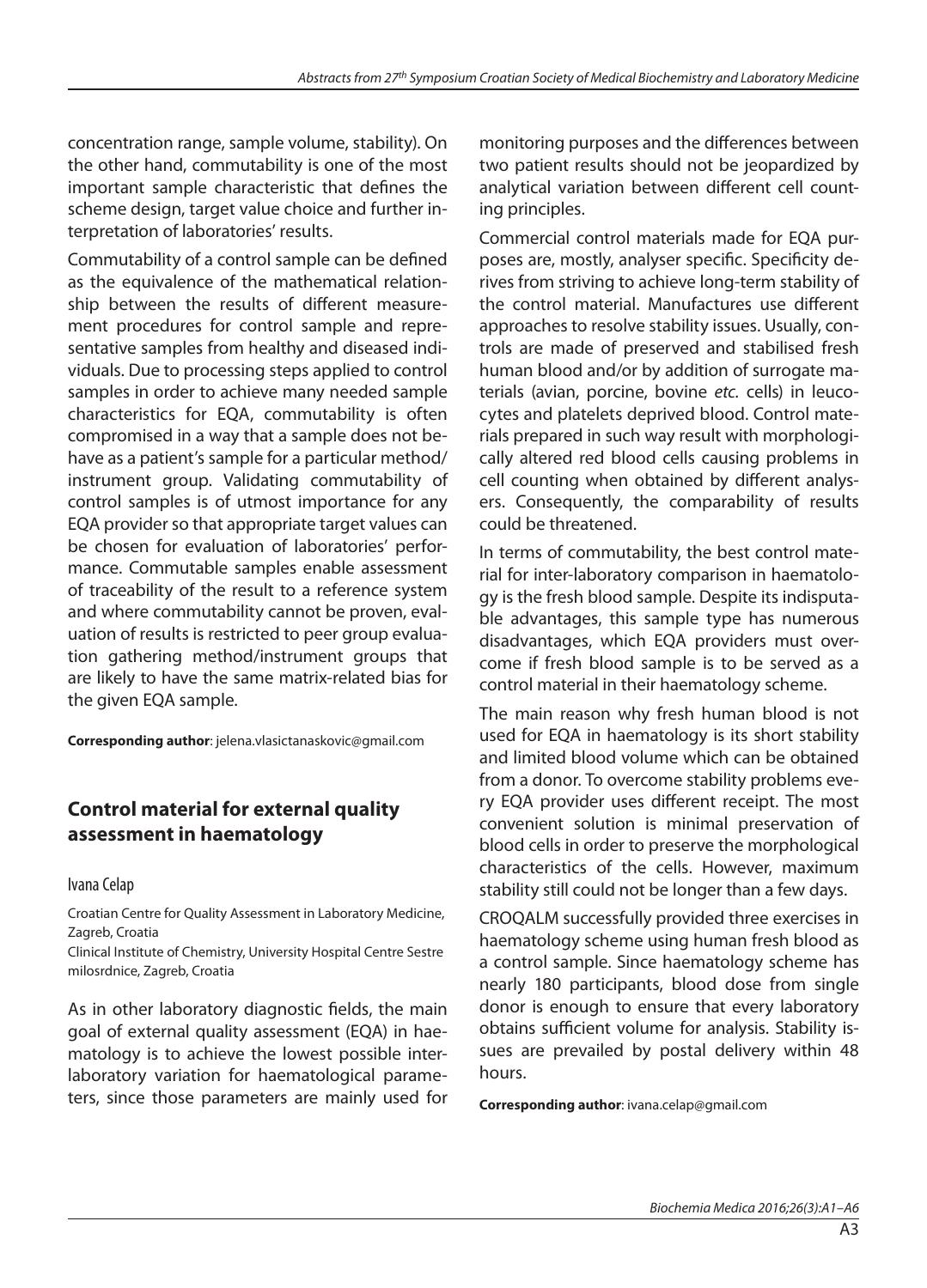#### **Acceptance criteria and evaluation in external quality assessment (EQA)**

Jelena Vlasic Tanaskovic

Croatian Centre for Quality Assessment in Laboratory Medicine, Zagreb, Croatia

Department of Laboratory Diagnostics, General Hospital Pula, Pula, Croatia

Acceptance criteria in EQA scheme are quality standards required by scheme organizers in order to evaluate individual laboratory performance and monitor standardisation and harmonisation of measurement procedures used in clinical laboratories. Strategies and hierarchy of models applied in setting analytical quality specifications were initially described during the WHO, IFCC and IUPAC conference organised in 1999 and are commonly known as the 'Stockholm hierarchy'. The hierarchy was further revised and simplified during the first Strategic Conference of the European Federation of Clinical Chemistry and Laboratory Medicine held in Milano in 2014, with emphasis that a model higher in hierarchy should be chosen for setting up quality standards for analytical performance of the test. The first model requires limits to be set based on direct and indirect clinical outcome studies. This is the preferred model, although currently, very few papers have been published that address impact of analytical performance based on clinical classifications and decisions. Second model, based on measured components of biological variation is used by various EQA schemes and usually includes various levels of requirements (minimal, desirable and optimal) set for each analyte depending on the purpose of measurement (monitoring or diagnosis) and current analytical performance in the scheme. The last one, state-of-the-art model, sets limits that are technically achievable by a certain percentage of laboratories within the scheme and these limits may be considered encouraging and inspirational where improvement in analytical performance to meet clinical requirements is needed.

Regardless of limits used for evaluation of individual laboratory's performance, the basis for their choice must be clear to participants. Furthermore, they must be chosen so that any particularity of data distribution, number of participants and peer group heterogeneity is taken into consideration and they have to be both achievable and stimulating for participants.

**Corresponding author**: jelena.vlasictanaskovic@gmail.com

## **Variability of immunochemistry methods and its clinical impact**

Adriana Unic

Croatian Centre for Quality Assessment in Laboratory Medicine, Zagreb, Croatia Clinical Department of Laboratory Diagnostics, Dubrava University Hospital, Zagreb, Croatia

Laboratory users expect that obtained laboratory results are accurate, comparable and interpretable in a reliable and consistent manner. That is why the quality of issued results is in every laboratory's focus. The value of external quality assessment (EQA) is to indicate areas of analytical problems and to stimulate improvements in between-laboratory variation.

Beside usual problems related to EQA (sample preparation, matrix effects, clerical functions, selection of statistical methods for evaluation, and peer group definition), there is another problem related to immunochemistry methods. It is well known that results obtained by immunochemistry methods could not be simply compared, but still there is a strong need for their standardization, especially for analytes which are used as diagnostic tools and have the same reference ranges or cut-off levels obtained by different immunochemical methods.

We have evaluated all results of immunochemistry modules submitted in CROQALM since 2013. It is interesting that even on national level laboratories use up to ten different immunochemical methods for determination of single analyte. Large number of these analytes is used for diagnosis and their concentrations are crucial for making decisions about patient treatment. There is also a problem in judging quality of those methods when there are less than seven laboratories which use one particu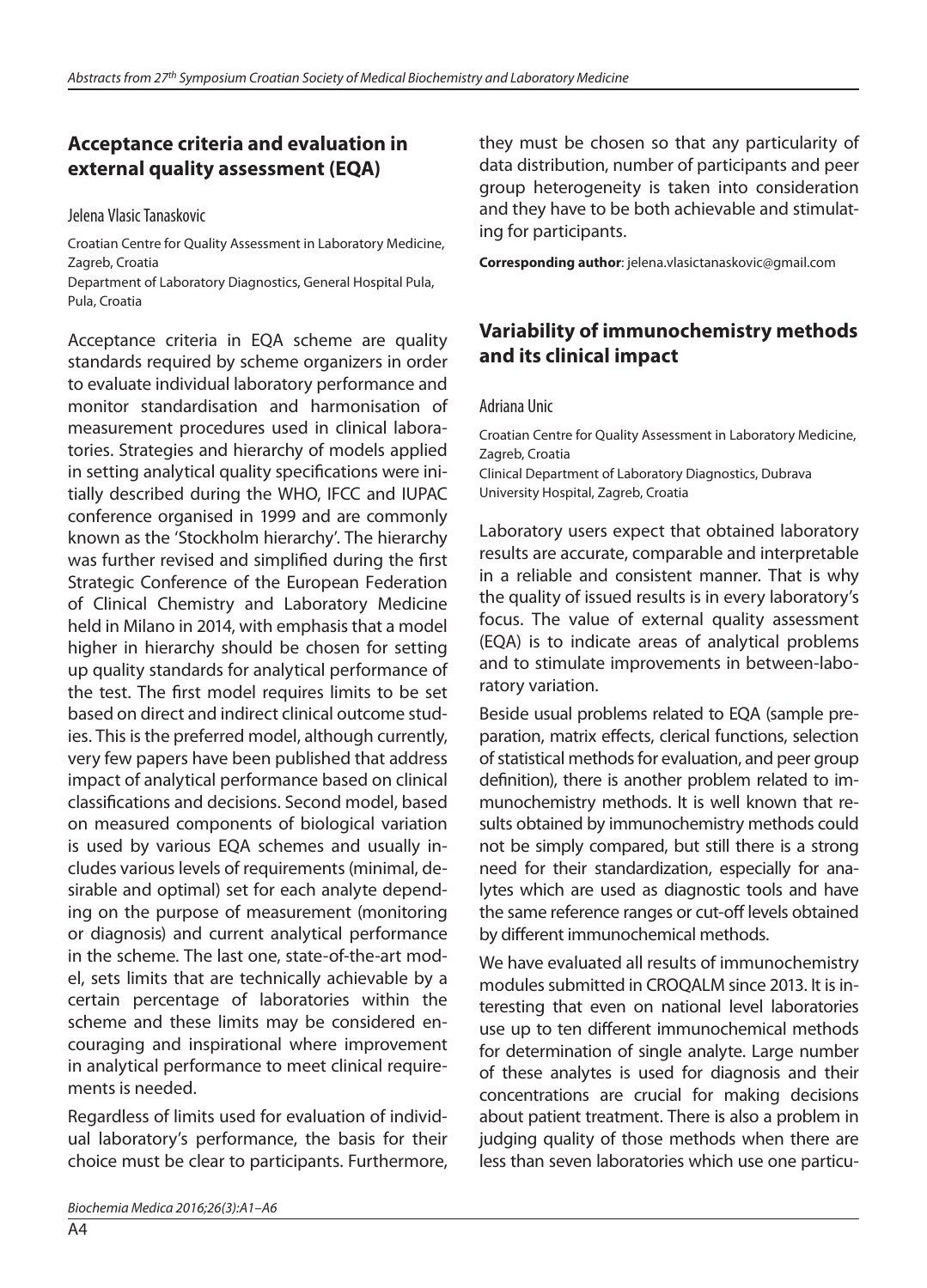lar immunochemical method, because number of results is not sufficient for statistical evaluation.

However, EQA will not detect all problems in the laboratory, especially those related to the pre- and post-examination procedures. Furthermore, a single unacceptable result does not necessarily mean that there is a problem in laboratory or problem of specific method. However, besides meeting stated quality requirements, we have to be aware how our results or used methods may generate an error in clinical judgement and decision-making.

**Corresponding author**: adrianaunic@gmail.com

### **Medical biochemistry laboratories assessment by Croatian Chamber of Medical Biochemistry - the external quality assessment role**

#### Ines Vukasovic

Croatian Chamber of Medical Biochemists, Zagreb, Croatia Clinical Institute of Chemistry, University Hospital Centre Sestre milosrdnice, Zagreb, Croatia

Croatia´s medical biochemistry laboratories are obliged to participate in the National external quality assessment (EQA) scheme as specified by Croatian Chamber of Medical Biochemists (CCMB). All tests performed in the laboratory have to be checked by external quality assessment or by inter-laboratory comparisons. Between many different organizers, the priority has to be given to the National EQA organizer (CROQALM). Laboratories have to participate in each offered round. It is expected that EQA samples are handled in the same way and by the same laboratory staff as routine samples without paying any additional attention to the instrument than anticipated that day. According to the Ethical codex, it is not allowed to collaborate or comment results with other participants before reporting its own results. The laboratory head has the responsibility to discourage such behaviour. The EQA certificate interpretation depends on whether the sample type was commutable or not. Results for commutable samples are used to assess accuracy against a reference

measurement procedure or a designated comparison method. The peer group evaluation is used for the non-commutable samples. This type of evaluation allows assessment of measurement procedures between all laboratories using the same technology and it can confirm conformance to the manufacturer's specifications. According to the contract, CROQALM is obligated to inform CCBM in detail (about participants, their achievement for each test, original quality control sample´s certificates). In case of incorrect results, the CCMB requires the root causes to be explored and documented. The main benefit of EQA is to force laboratories to reveal the root causes of each incorrect result, tracking back available data from all phases: pre-analytic (storage condition, proper reconstitution, proper labelling), analytic (retrospective analysis of calibration and/or internal quality control data, instrument maintenance data), post-analytic (possible transcription errors or wrong interpretation).

**Corresponding author**: ines.vukasovic@gmail.com

# **Sponsored lecture**

### **See the complete picture of external quality control with RIQAS**

#### Nikolina Belamaric

Randox Laboratories Ltd RIQAS - Randox Laboratories Ltd, United Kingdom

With more than 35,000 participants in 123 countries and a choice of 32 flexible programmes, RIQAS is the largest international external quality assessment (EQA) scheme available. When combined with more than 30 years within the in vitro diagnostics (IVD) market, their knowledge and expertise in this area is extensive. The aim of this presentation is to highlight the importance of EQA and its role within the laboratory. In addition, the guidelines that customers should consider when selecting the EQA provider will be presented.

RIQAS have developed based on ISO 15189:2012 and own experiences within the market. Furthermore, case studies from RIQAS customers will be